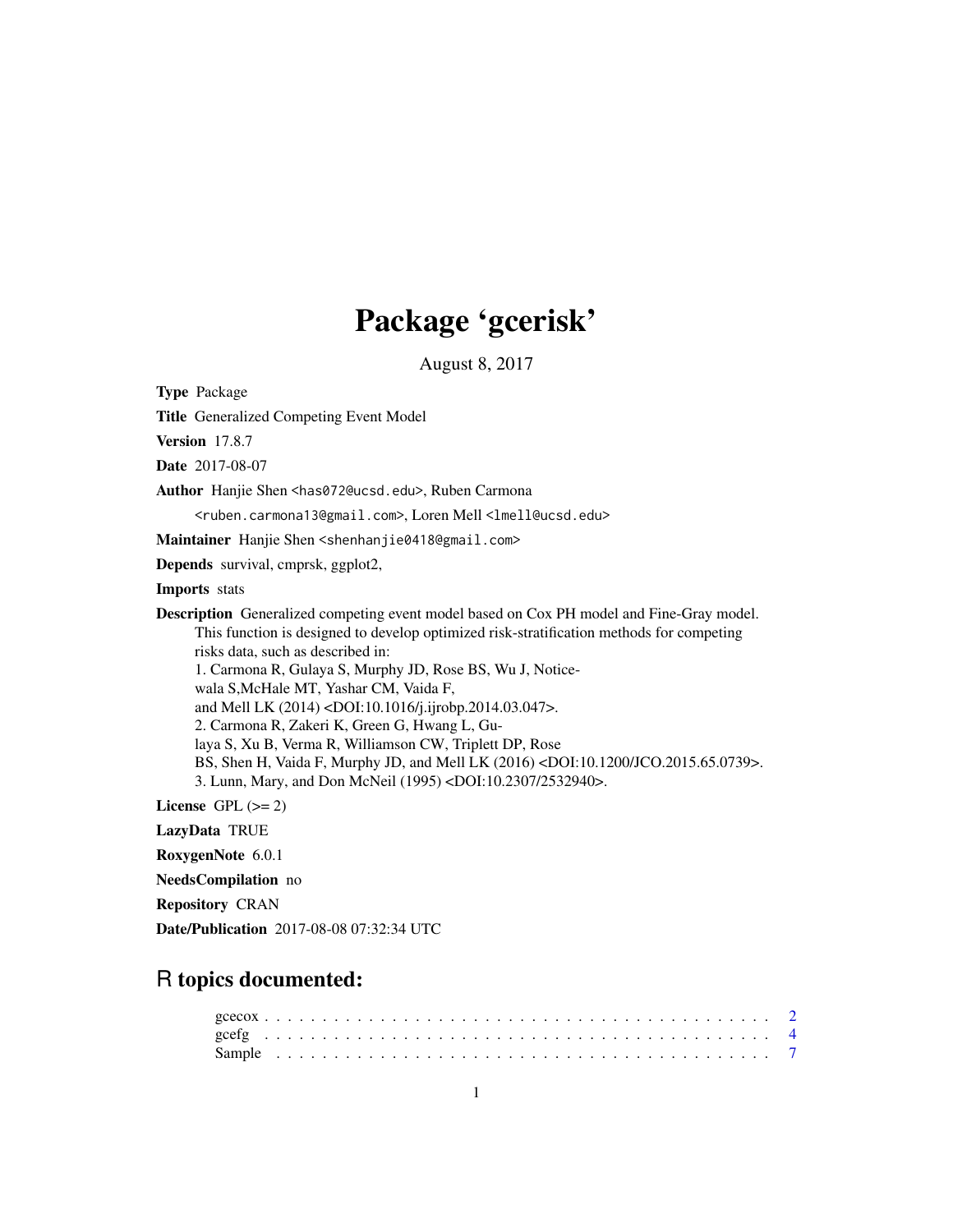$2 \cos \theta$  gcecox

#### **Index** [8](#page-7-0) **8**

gcecox *Fit Generalized Competing Event Model Based on Proportional Hazards Regression*

#### Description

Fit a generalized competing event model by using Cox proportational hazards regression model with coxph function in survival package.

#### Usage

gcecox(formula1, formula2, formula3, formula4, survtime, surv1, surv2, data, ca, cm, all, N, M, t)

#### Arguments

| formula1      | a formula object for event(s) of interest, with a survival response returned by<br>Surv function on the left, and the covariate terms on the right.            |
|---------------|----------------------------------------------------------------------------------------------------------------------------------------------------------------|
| formula2      | a formula object for event(s) of interest, with a survival response returned by<br>Surv function on the left, and the covariate terms on the right.            |
| formula3      | a formula object for competing event(s), with a survival response returned by<br>Surv function on the left, and the covariate terms on the right.              |
| formula4      | a formula object for the composite set of all events, with a survival response<br>returned by Surv function on the left, and the covariate terms on the right. |
| survtime      | survival time for event(s) of interest.                                                                                                                        |
| surv1         | a formula object for event(s) of interest, with a survival response returned by<br>Surv function on the left, and 1 on the right.                              |
| surv2         | a formula object for competing event(s), with a survival response returned by<br>Surv function on the left, and 1 on the right.                                |
| data          | a data frame containing variables named in formula.                                                                                                            |
| ca            | the status indicator, normally $0 =$ alive, $1 =$ dead from the primary event(s) of<br>interest.                                                               |
| $\mathsf{cm}$ | the status indicator, normally $0 =$ alive, $1 =$ dead from the competing event(s) of<br>interest.                                                             |
| all           | the status indicator, normally $0 =$ alive, $1 =$ dead from the all kind of event(s) of<br>interest.                                                           |
| N             | the number of bootstrap replicates                                                                                                                             |
| M             | the number of bins for $\omega$ or $\omega$ + plots.                                                                                                           |
| t             | survival time point for $\omega$ or $\omega$ + plots.                                                                                                          |

<span id="page-1-0"></span>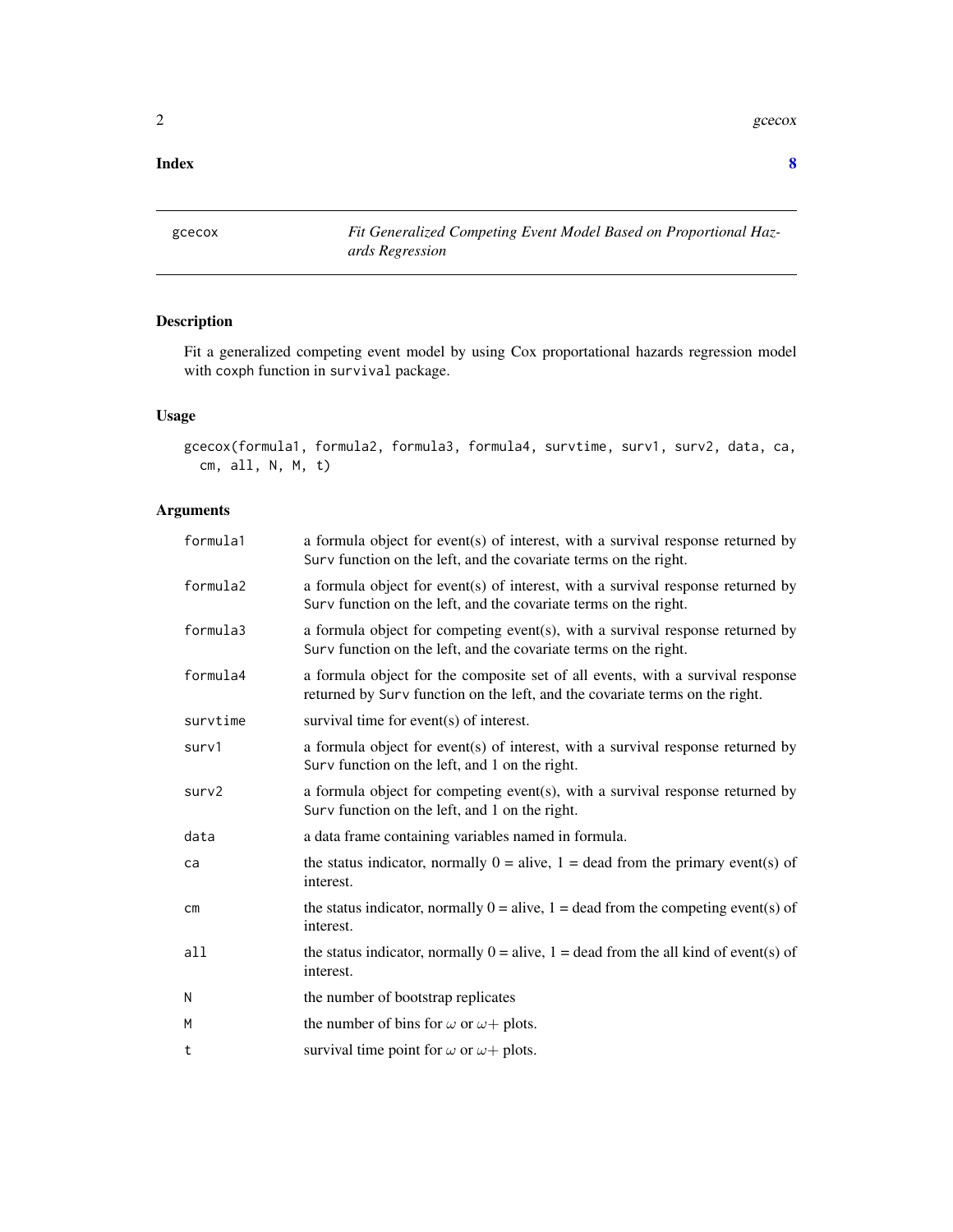#### $\frac{gceccx}{3}$

#### Details

The gcerisk package is designed to help investigators optimize risk-stratification methods for competing risks data, such as described in Carmona R, Gulaya S, Murphy JD, Rose BS, Wu J, Noticewala S, McHale MT, Yashar CM, Vaida F, Mell LK. Validated competing event model for the stage I-II endometrial cancer population. Int J Radiat Oncol Biol Phys. 2014;89:888-98. Standard risk models typically estimate the effects of one or more covariates on either a single event of interest (such as overall mortality, or disease recurrence), or a composite set of events (e.g., disease-free survival, which combines events of interest with death from any cause). This method is inefficient in stratifying patients who may be simultaneously at high risk for the event of interest but low risk for competing events, and who thus stand to gain the most from strategies to modulate the event of interest. Compared to standard risk models, GCE models better stratify patients at higher (lower) risk for an event of interest and lower (higher) risk of competing events. GCE models focus on differentiating subjects based on the ratio of the cumulative hazard (or cumulative hazard of the subdistribution) for the event of interest to the cumulative hazard (or cumulative hazard of the subdistribution) for all events  $(\omega)$ , and the ratio of the cumulative hazard (or cumulative hazard of the subdistribution) for the event of interest to the cumulative hazard (or cumulative hazard of the subdistribution) for competing events  $(\omega +)$ .

The gcecox function produces model estimates and confidence intervals from a generalized competing event model based on the Cox PH model for cause-specific hazards. The model assumes proportional hazards for the composite set of events.

The function returns  $\omega$  and  $\omega$  + ratio estimates for the chosen covariates, with 95% confidence intervals, and plots  $\omega$  and  $\omega+$  at time t within M ordered subsets of subjects as a function of increasing risk (based on the linear predictor, i.e. the inner product of a subject's data vector and the coefficient vector).

#### Value

| result table for generalized competing event model containing exponential of |
|------------------------------------------------------------------------------|
| result table for generalized competing event model containing exponential of |
|                                                                              |
|                                                                              |
|                                                                              |
|                                                                              |
|                                                                              |
|                                                                              |

#### Author(s)

Hanjie Shen, Ruben Carmona, Loren Mell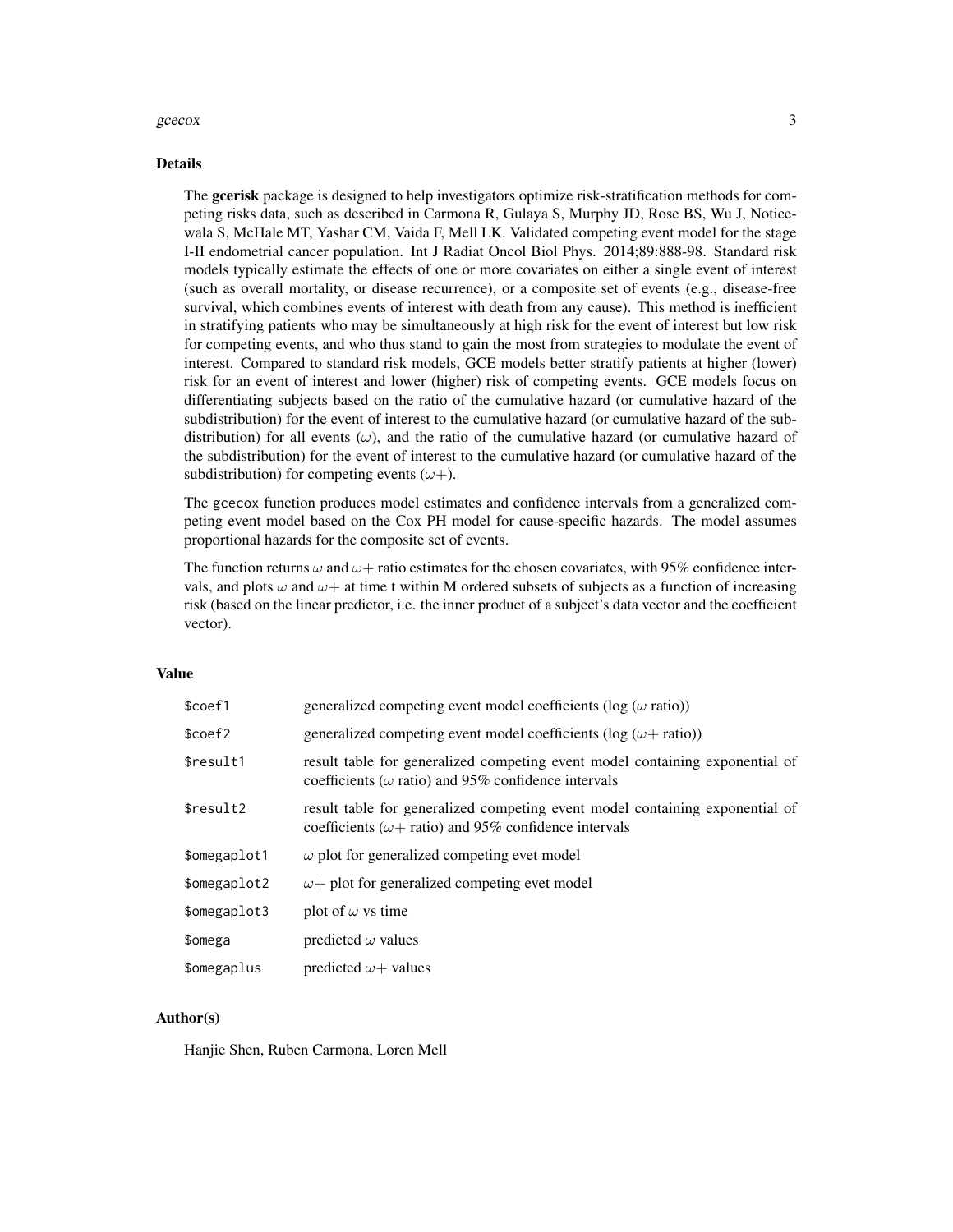#### <span id="page-3-0"></span>References

- Carmona R, Gulaya S, Murphy JD, Rose BS, Wu J, Noticewala S, McHale MT, Yashar CM, Vaida F, Mell LK. (2014) Validated competing event model for the stage I-II endometrial cancer population. Int J Radiat Oncol Biol Phys.89:888-98.
- Carmona R, Green GB, Zakeri K, Gulaya S, Xu B, Verma R, Williamson C, Rose BS, Murphy JD, Vaida F, Mell LK. (2015) Novel method to stratify elderly patients with head and neck cancer. J Clin Oncol 33 (suppl; abstr 9534).
- Carmona R, Zakeri K, Green GB, Triplett DP, Murphy JD, Mell LK. (2015) Novel method to stratify elderly patients with prostate cancer. J Clin Oncol 33 (suppl; abstr 9532).

#### Examples

```
# sample data to test
data(Sample)
test <- Sample
rm(list=setdiff(ls(), "test"))
test <- transform(test, LRF_OR_DF_FLAG = as.numeric(test$LRFFLAG | test$DFFLAG))
test <- transform(test, CMFLAG = as.numeric(test$OSFLAG & !test$LRFFLAG & !test$DFFLAG))
test <- transform(test, ACMFLAG = as.numeric(test$LRF_OR_DF_FLAG | test$CMFLAG))
formula1 <- Surv(survtime, status) \sim age + smoke20 + etohheavy + BMI +
dage + dsmoke20 + detohheavy + dBMI + strata(fail)
formula2 <- Surv(OSMO, LRF_OR_DF_FLAG) \sim age + smoke20 +
etohheavy + BMI
formula3 <- Surv(OSMO, CMFLAG) ~ age + smoke20 + etohheavy + BMI
formula4 <- Surv(OSMO, ACMFLAG) ~ age + smoke20 + etohheavy + BMI
surv1 <- Surv(OSMO, LRF_OR_DF_FLAG) ~ 1
surv2 <- Surv(0SM0, CMFLAG) \sim 1
survtime <- test$OSMO
ca <- test$LRF_OR_DF_FLAG
cm <- test$CMFLAG
all <- test$ACMFLAG
N < - 100M < -5t < -60fit <- gcecox(formula1, formula2, formula3, formula4, survtime,
surv1, surv2, test, ca, cm, all, N, M, t)
```

|--|--|

Fit Generalized Competing Event Model Based on Fine Gray Regres*sion*

#### Description

Fit a generalized competing event model by using Fine Gray regression model with crr function in cmprsk package.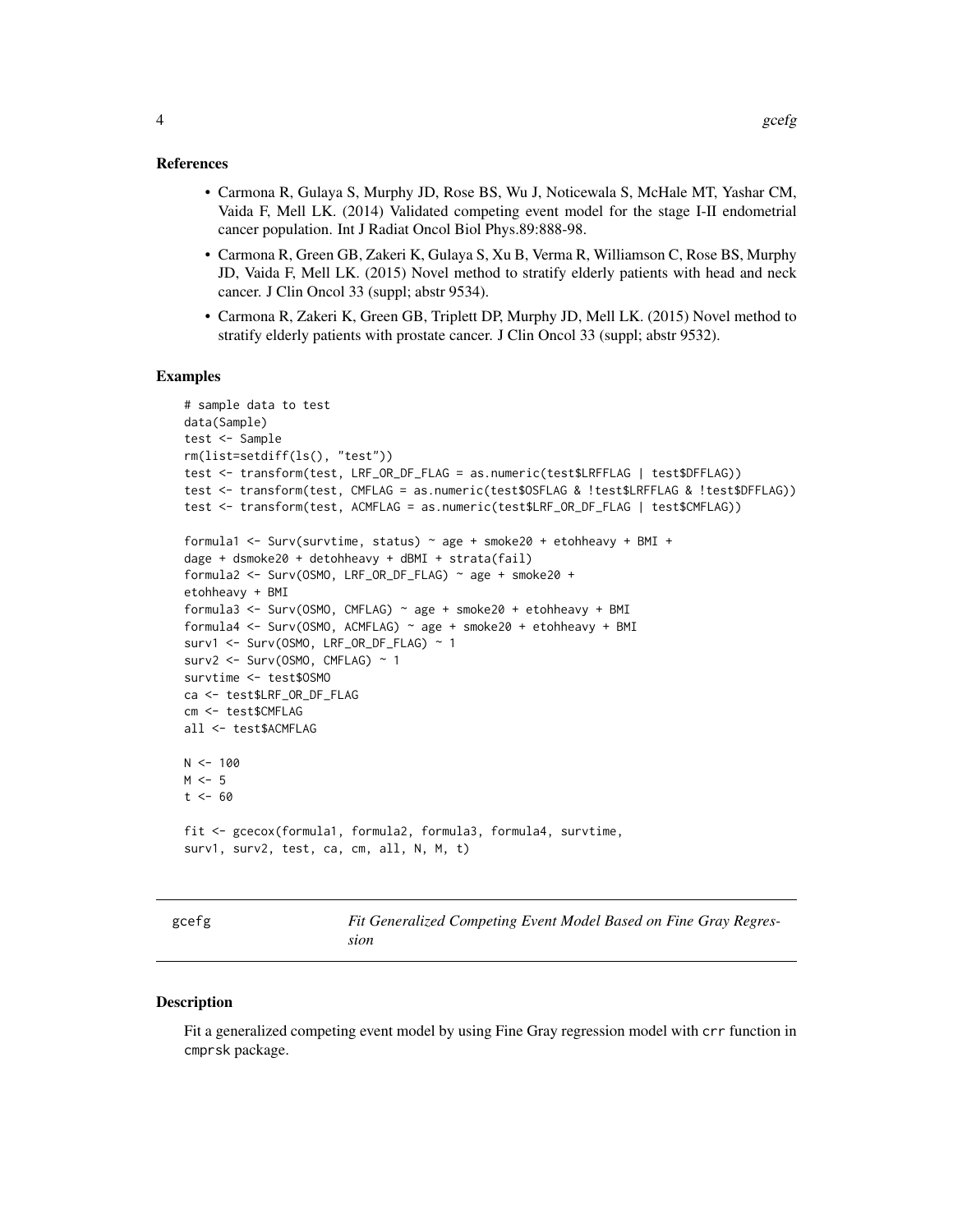#### $\chi$  gcefg  $\sim$  5

#### Usage

gcefg(ostime1, ostime2, ostime3, cod1, cod2, data, covnames, N, M, t)

#### Arguments

| ostime1          | vector of times for event(s) of interest.                                                            |
|------------------|------------------------------------------------------------------------------------------------------|
| ostime2          | vector of times for competing event(s).                                                              |
| ostime3          | vector of times for the composute set of all events.                                                 |
| cod1             | vector with 1 for event(s) pf interest, 2 for competing event(s) and 0 for censored<br>observations. |
| cod <sub>2</sub> | vector with 1 for the composite set of all events and 0 for censored observations.                   |
| data             | a data frame containing all covariates.                                                              |
| covnames         | vector of names for all covariates in data.                                                          |
| N                | the number of bootstrap replicates                                                                   |
| M                | the number of bins for $\omega$ or $\omega$ + plots.                                                 |
| t                | survival time point for $\omega$ or $\omega$ + plots.                                                |
|                  |                                                                                                      |

#### Details

The gcerisk package is designed to help investigators optimize risk-stratification methods for competing risks data, such as described in Carmona R, Gulaya S, Murphy JD, Rose BS, Wu J, Noticewala S, McHale MT, Yashar CM, Vaida F, Mell LK. Validated competing event model for the stage I-II endometrial cancer population. Int J Radiat Oncol Biol Phys. 2014;89:888-98. Standard risk models typically estimate the effects of one or more covariates on either a single event of interest (such as overall mortality, or disease recurrence), or a composite set of events (e.g., disease-free survival, which combines events of interest with death from any cause). This method is inefficient in stratifying patients who may be simultaneously at high risk for the event of interest but low risk for competing events, and who thus stand to gain the most from strategies to modulate the event of interest. Compared to standard risk models, GCE models better stratify patients at higher (lower) risk for an event of interest and lower (higher) risk of competing events. GCE models focus on differentiating subjects based on the ratio of the cumulative hazard (or cumulative hazard of the subdistribution) for the event of interest to the cumulative hazard (or cumulative hazard of the subdistribution) for all events ( $\omega$ ), and the ratio of the cumulative hazard (or cumulative hazard of the subdistribution) for the event of interest to the cumulative hazard (or cumulative hazard of the subdistribution) for competing events  $(\omega +)$ .

The gcefg function produces model estimates and confidence intervals from a generalized competing event model based on the Fine-Gray model for subdistribution hazards. In the subdistribution hazards model, the function  $H(t) = -\log(1-F(t))$  represents the cumulative hazard of the subdistribution for the cumulative distribution function  $F(t)$ . The model assumes proportional subdistribution hazards for the composite set of events.

The function returns  $\omega$  and  $\omega$  + ratio estimates for the chosen covariates, with 95% confidence intervals, and plots  $\omega$  and  $\omega+$  at time t within M ordered subsets of subjects as a function of increasing risk (based on the linear predictor, i.e. the inner product of a subject's data vector and the coefficient vector).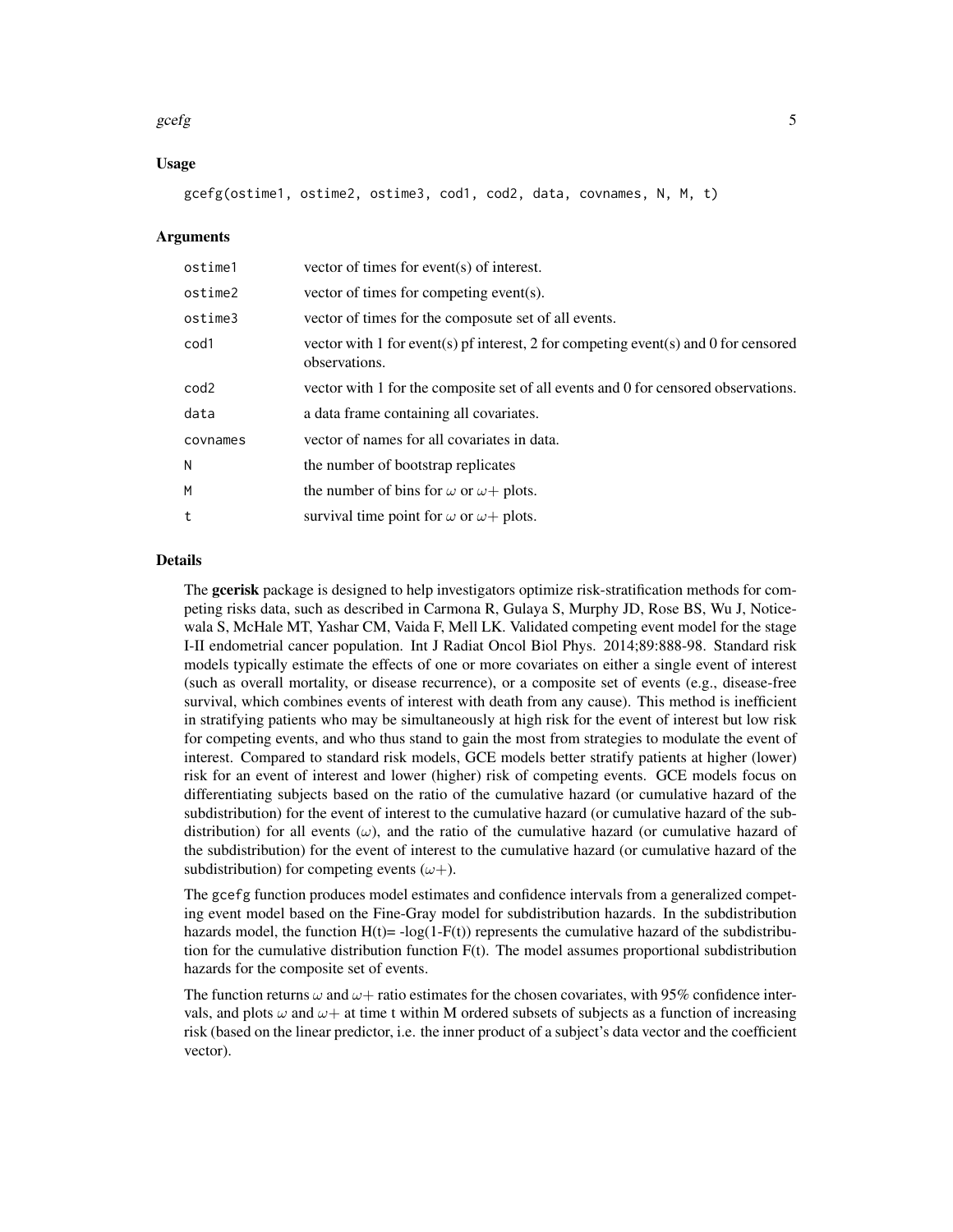#### Value

| \$coef1      | generalized competing event model coefficients ( $log(\omega \text{ ratio})$ )                                                                |
|--------------|-----------------------------------------------------------------------------------------------------------------------------------------------|
| \$coef2      | generalized competing event model coefficients ( $log (\omega + ratio)$ )                                                                     |
| \$result1    | result table for generalized competing event model containing exponential of<br>coefficients ( $\omega$ ratio) and 95% confidence intervals   |
| \$result2    | result table for generalized competing event model containing exponential of<br>coefficients ( $\omega$ + ratio) and 95% confidence intervals |
| \$omegaplot1 | $\omega$ plot for generalized competing evet model                                                                                            |
| \$omegaplot2 | $\omega$ + plot for generalized competing evet model                                                                                          |
| \$omegaplot3 | plot of $\omega$ vs time                                                                                                                      |

#### Author(s)

Hanjie Shen, Ruben Carmona, Loren Mell

#### References

- Carmona R, Gulaya S, Murphy JD, Rose BS, Wu J, Noticewala S, McHale MT, Yashar CM, Vaida F, Mell LK. (2014) Validated competing event model for the stage I-II endometrial cancer population. Int J Radiat Oncol Biol Phys.89:888-98.
- Carmona R, Green GB, Zakeri K, Gulaya S, Xu B, Verma R, Williamson C, Rose BS, Murphy JD, Vaida F, Mell LK. (2015) Novel method to stratify elderly patients with head and neck cancer. J Clin Oncol 33 (suppl; abstr 9534).
- Carmona R, Zakeri K, Green GB, Triplett DP, Murphy JD, Mell LK. (2015) Novel method to stratify elderly patients with prostate cancer. J Clin Oncol 33 (suppl; abstr 9532).

#### Examples

```
# sample data to test
data(Sample)
test <- Sample
d \leq trunc(dim(test)[1]*0.1)
set.seed(seed=2015)
s <- sample(dim(test)[1],d,replace = FALSE)
test \leq test[s,]
rm(list=setdiff(ls(), "test"))
test <- transform(test, LRF_OR_DF_FLAG = as.numeric(test$LRFFLAG | test$DFFLAG))
test <- transform(test, LRF_OR_DF_MO = pmin(test$LRFMO, test$DFMO))
test <- transform(test, CMFLAG = as.numeric(test$OSFLAG & !test$LRFFLAG & !test$DFFLAG))
test <- transform(test, ACMFLAG = as.numeric(test$LRF_OR_DF_FLAG | test$CMFLAG))
test <- transform(test, ACM_MO = pmin(test$LRF_OR_DF_MO, test$OSMO))
cod1 <- test$ACMFLAG
cod1[test$LRF_OR_DF_FLAG == 1] <- 1
cod1[test$CMFLAG == 1] < -2cod2 <- test$ACMFLAG
ostime1 <- test$LRF_OR_DF_MO/30
ostime2 <- test$OSMO/30
```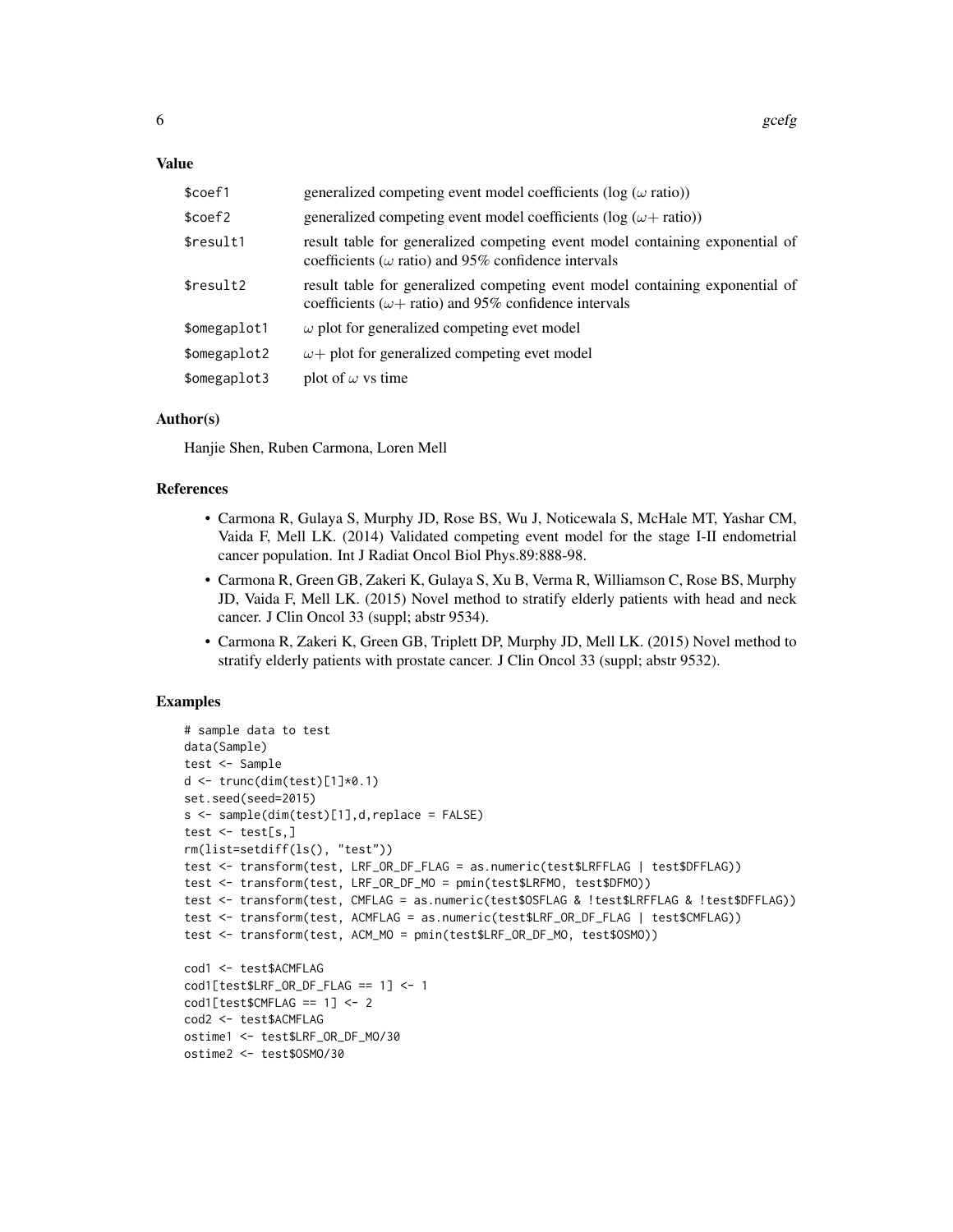#### <span id="page-6-0"></span>Sample 7

```
ostime3 <- test$ACM_MO/30
covnames <- c("age", "smoke20", "etohheavy", "BMI")
N < -50M < -5t \leq -5fit <- gcefg(ostime1, ostime2, ostime3, cod1, cod2, test, covnames, N, M, t)
```
Sample *Sample dataset*

#### Description

A sample dataset used to test functions in package.

#### Usage

Sample

#### Format

A data frame with 479 rows and 16 variables:

X index variable gender covariate smoke20 covariate etohheavy covariate higrade covariate age covariate OSFLAG status variable LRFFLAG status variable DFFLAG status variable DFSFLAG status variable OSMO time variable LRFMO time variable DFMO time variable DFSMO time variable BMI covariate

black covariate